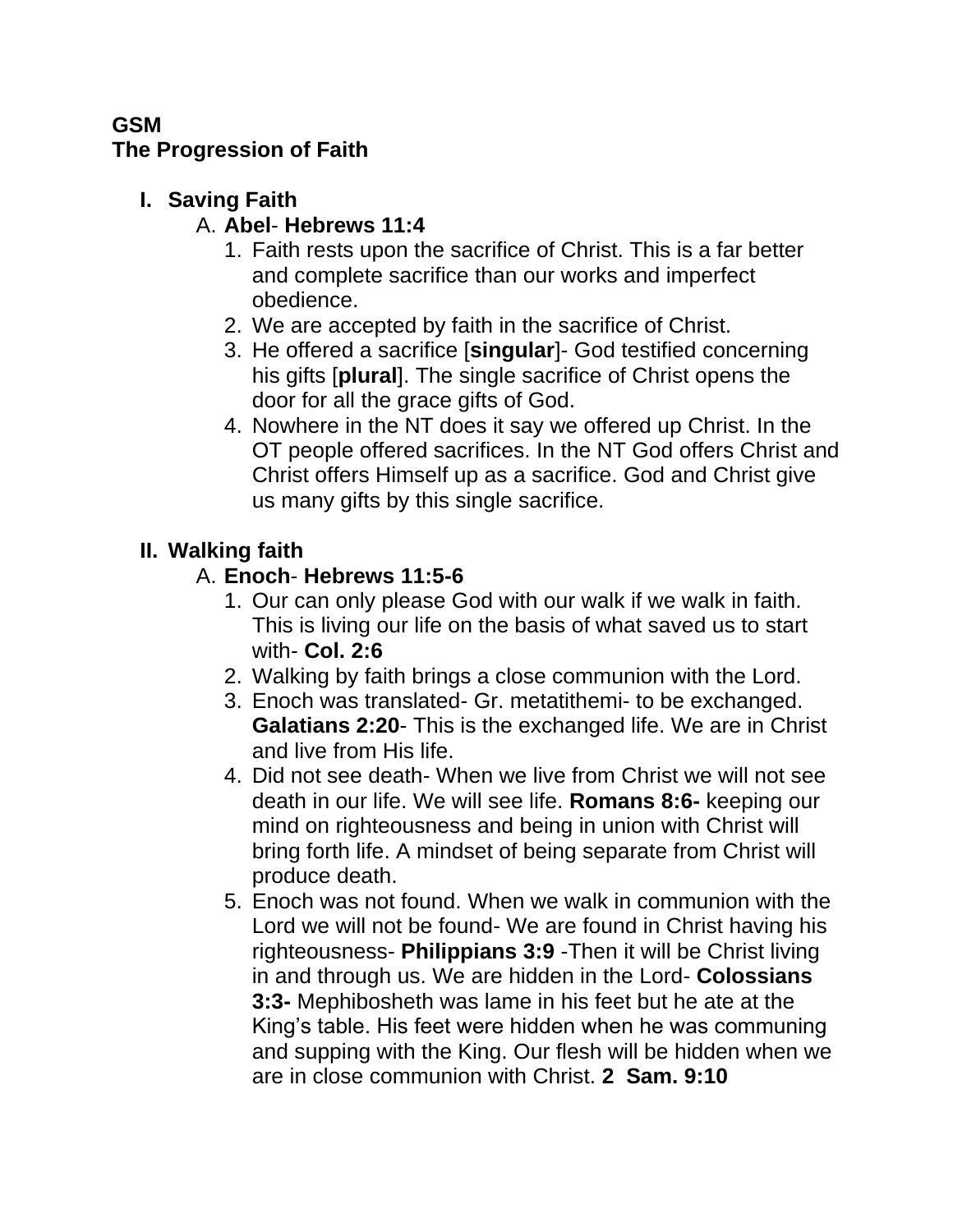#### **III. Working faith**

- A. **Noah Hebrews 11:7**
- B. From our walk of faith will come the work of faith. Our work in the Lord proceeds from our walk of faith. Noah walked with God. **Gen. 6:9** Noah then went to work by faith. We will build the kingdom individually from our close communion and hearing the Lord.
- C. Each of has something to build for God. **Ephesians 2:8-10** We are **saved by faith** which leads us to **works** that we shall **walk in them.** This shows that our works of faith come from saving faith and walking faith.
- D. Noah prepared an ark- the word prepared was used of John the Baptist preparing a way for the Lord. Our work of faith is to prepare a path for the Lord in the Earth.

### **IV.Inheriting Faith**

#### A. **Abraham**- **Hebrews 11:8-10**

- B. Our labor in the Lord will lead and bring us into inheriting the promises God has for us. Inheriting faith is where our faith has been tested and we have received the promise with faith and patience and after we have done the will of God. **Hebrews 6:12**; **Hebrews 10:36**
- C. Our walk of faith and work of faith over our life will gradually appropriate all our inheritance and promises God has for us.
- D. Ex. Video game in which you collect all the treasures that are hidden. We are to collect all the promises and treasures of your inheritance God has for you. We do this by our walk of faith and work of faith.
- E. Abraham obeyed and went to the place God told him. He dwelt in the land of promise. He waited patiently. We must listen for God's voice to where He wants us to be. We must dwell there. Do not leave your land of promise. Stay with your calling. Paul always wanted Peter's calling to the Jews. He only prospered in his own calling. Stay where God has called you until it is time to move. Elijah stayed where God told him to stay for as long as he told him to stay. **1 Kings 17:4-9**